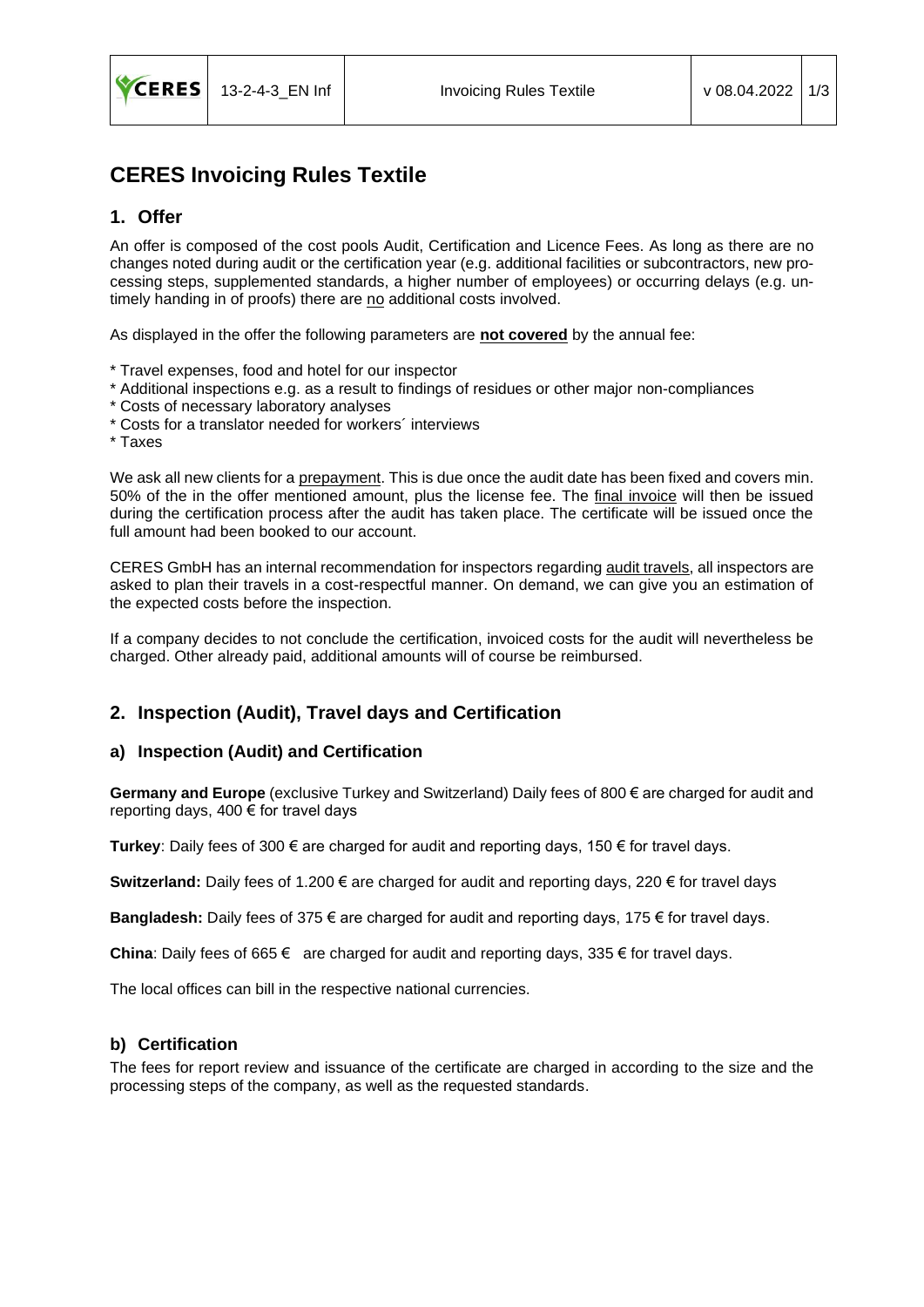## **3. Transaction Certificates (TCs) respectively Certificates of Inspection (COI)**

**Germany/Europe, Turkey, Switzerland, China:** The following fees for transaction certificates are charged:

| <b>Service</b>                                                                      | Fee                                                                         | <b>Comment</b>                        |
|-------------------------------------------------------------------------------------|-----------------------------------------------------------------------------|---------------------------------------|
| Single transaction certificate                                                      | $24 \in / TC$                                                               | Single $TC = 1$ invoice               |
| Combined transaction certificate                                                    | 24 € (1 <sup>st</sup> invoice) +<br>12 € (every additional invoice)         | Combined $TC = several$ in-<br>voices |
| TCs for shipments more than 180<br>days ago (only GOTS)<br>single TC<br>combined TC | 40 €<br>40 € (1 <sup>st</sup> invoice) +<br>20 € (every additional invoice) |                                       |

**Bangladesh**: The following fees for transaction certificates are charged:

| <b>Service</b>                                                   | Fee                                | <b>Comment</b>                      |
|------------------------------------------------------------------|------------------------------------|-------------------------------------|
| Single transaction certificate                                   | $8 \in /TC$                        | Single $TC = 1$ invoice             |
| Combined transaction certifi- $8 \notin (1st$ invoice) +<br>cate | $4 \in (every additional invoice)$ | Combined TC = several in-<br>voices |

**Please note**: If your company must re-apply for a TC due to needed changes based on inaccurate or incomplete information, the above-mentioned fees will be charged again.

## **4. Different Service Fees**

| <b>Service</b>                                             | Fee                                                                    | <b>Comment</b>                                                                                                                                                      |
|------------------------------------------------------------|------------------------------------------------------------------------|---------------------------------------------------------------------------------------------------------------------------------------------------------------------|
| Extension of certificate                                   | 50€                                                                    | Not applicable, when delay or mistake is<br>caused by CERES, or a mistake by CERES<br>needs to be corrected.                                                        |
| Modification of certificate                                | First for free, starting<br>the Second Modifica-<br>tion 25 $\epsilon$ | Not applicable, when delay or mistake is<br>caused by CERES, or a mistake by CERES<br>needs to be corrected.                                                        |
| Issuance Labelling Release                                 | 20€                                                                    | By default, 1x for free in the course of the<br>audit. All additional labelling releases during<br>the certification year will be charged acc. To<br>mentioned fee. |
| Annulation/ Postponement of an<br>agreed audit date        |                                                                        | In case the agreed audit date is cancelled or<br>postponed, these fees will be charged.                                                                             |
| Until 10 days before the audit                             | 100 € lump-sum                                                         |                                                                                                                                                                     |
| Later than 10 days before the audit                        | 150 € lump-sum                                                         |                                                                                                                                                                     |
| Additional Audit time /<br>Office<br>Work at CERES Germany | 100 € / hr                                                             | e.g. More time needed during Audit / Follow-<br>up on complaints regarding residue cases or                                                                         |